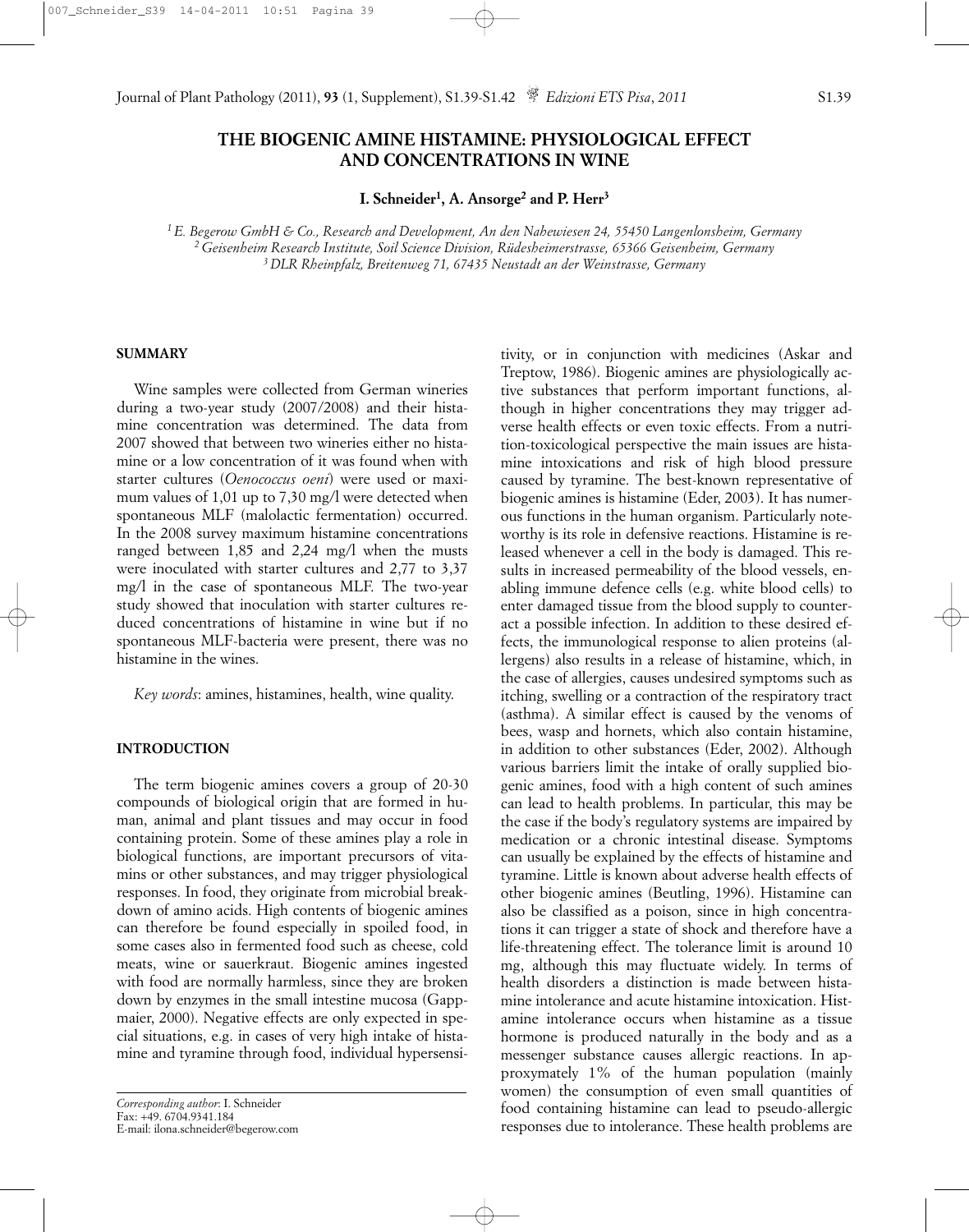due to increased histamine levels in the plasma or tissue (Biegantski *et al.*, 1983). The symptoms may vary between different individuals and can include abdominal cramps, diarrhoea, flatulence, feverishness, reddening of the skin, skin rashes, itching, runny nose, headache, exhaustion, fatigue, asthma, mental aberration or even aggressive behaviour. The symptoms usually start around 45 min after intake and may require hours to subside. The normal histamine level in the blood is 1 ng/ml. Higher levels indicate increased histamine intake or reduced histamine breakdown (Gappmaier, 2000). Histamine intoxication can be caused by intake of large histamine quantities (100-1000 mg) and can lead to acute symptoms of poisoning within 30-60 min, such as nausea, vomiting, diarrhoea, migraine, asthma, low blood pressure, giddiness, dizziness and circulatory collapse. In persons with histamine intolerance the reactions can be particularly severe, while good histamine tolerance results in weaker reactions (Taylor *et al.*, 1984; Hui *et al.*, 1985). Children are more vulnerable than adults, since their enzyme system is not yet fully developed. Histamine intoxications are most frequently caused by fish and seafood, but can also by triggered by cheese, poultry, sauerkraut, cold meats, beer or wine (Beutling, 1996).

There is currently no limit value for histamine in wine. Various European studies (Straub *et al.*, 1993; Masqué *et al.*, 2007; Herbert *et al.*, 2005) and research projects are currently examining a wide range of aspects, which are discussed in the international technical literature. These projects investigate the formation and occurrence, as well as the avoidance of biogenic amines in wine. Researchers study the viticultural factors (nitrogen fertilization, grape variety, water availability, grape health) and the oenological conditions (spontaneous fermentation, pure yeast fermentation, microbiological contamination of the must, spontaneous MLF, MLF starter cultures, wine aging). In terms of histamine formation and occurrence the focus is on microbiological conversion during malolactic fermentation. As early as 1985, Davis *et al.* (1985) showed that there are significant differences with regard to the formation of biogenic amines within the family Lactobacteriaceae, within the genera that are relevant for wine production, i.e. *Lactobacillus*, *Pediococcus* and *Oenococcus oeni*. The highest amine levels, particularly histamine, were observed with representatives of the genera *Pediococcus* and *Lactobacillus*. In addition to genetic constitution, the occurrence of amino acids, i.e. the precursors of the amines, is a further significant factor. Which species will develop from which genus during wine production depends mainly on the pH value of the wine. Bacteria from the genera *Pediococcus* and *Lactobacillus* (spontaneous MLF) usually multiply at pH values of 3.4 or higher and therefore represent a particular risk in wine production.

The aim of this work was to determine the concentration of histamine in German wines in the autumn 2007 and 2008 either inoculated with MLF starter cultures or undergoing spontaneous MLF.

#### **MATERIALS AND METHODS**

Determination of biogenic amines was according to Smit and Ansorge (2005). HPLC with fluorescence detection was done with HP Agilent 1100 Series. The wine samples (15 µl) were injected under a pressure of 220-240 bar and 35°C column temperature on a PerfectSil Target column  $(250 \times 3 \text{ mm})$ . Eluent A was 100% acetontrile and eluent B was diluted (1:3) in tris buffer at pH 8.5. The detection was at 254 nm and the emission at 51 nm with a fluorescence detector. HPLC validations of histamine concentration were done at 0.5%, 1%, 2.5%, 5%, 7.5% and 10% standards (dilution with 0.2 N perchloric acid). The wine sample preparation was done in three steps: an extraction step with 10 mM diamino heptane and 0.2 N perchloric acid in relation 1/3 mixed during 60 min, followed by incubation at 4°C for 20 min. The second step was a derivatisation: 300 µl of extract from the extraction step were added to 200 ml  $Na<sub>2</sub>CO<sub>3</sub>$  and 400 µl dansyl chloride and mixed at 60°C for 1 h in a thermocycler. The cleaning step was a solid phase extraction with the J.T. Baker SPE-System. Washing in the Baker SPE-System was done twice with 3 ml methanol and twice with 3 ml bidistilled water; elution was finally done with 2 ml methanol.

In autumn 2007, 42 wine samples were taken after MLF in the winery GI and 42 samples in GII. The 42 wine samples of each winery consisted of 21 white and 21 red wine samples. Samples (100 ml) were collected at 2/3 height of the tank. Controlled MLF in white wines was done with the commercial product Viniflora CH35 LS and in red wines with Viniflora Oenos LS.

In autumn 2008, 42 samples, 21 of white and 21 of red wine .were colleted in each winery (GI, GII, GIII, GIV, GV, GVI) after MLF, in the same quantity and with the same modality as above. Controlled MLF was also as specified above.

## **RESULTS**

In winery I (GI) 1 million litres of wine were treated with direct inoculation of starter cultures after alcoholic fermentation. MLF was spontaneous in the whole wine batch. In winery II (GII) 1.4 million litres were treated with direct inoculation of starter cultures and in 4.2 million litres MLF was spontaneous. In wines inoculated with starter cultures histamine were either not detected or occurred only in low concentrations. The highest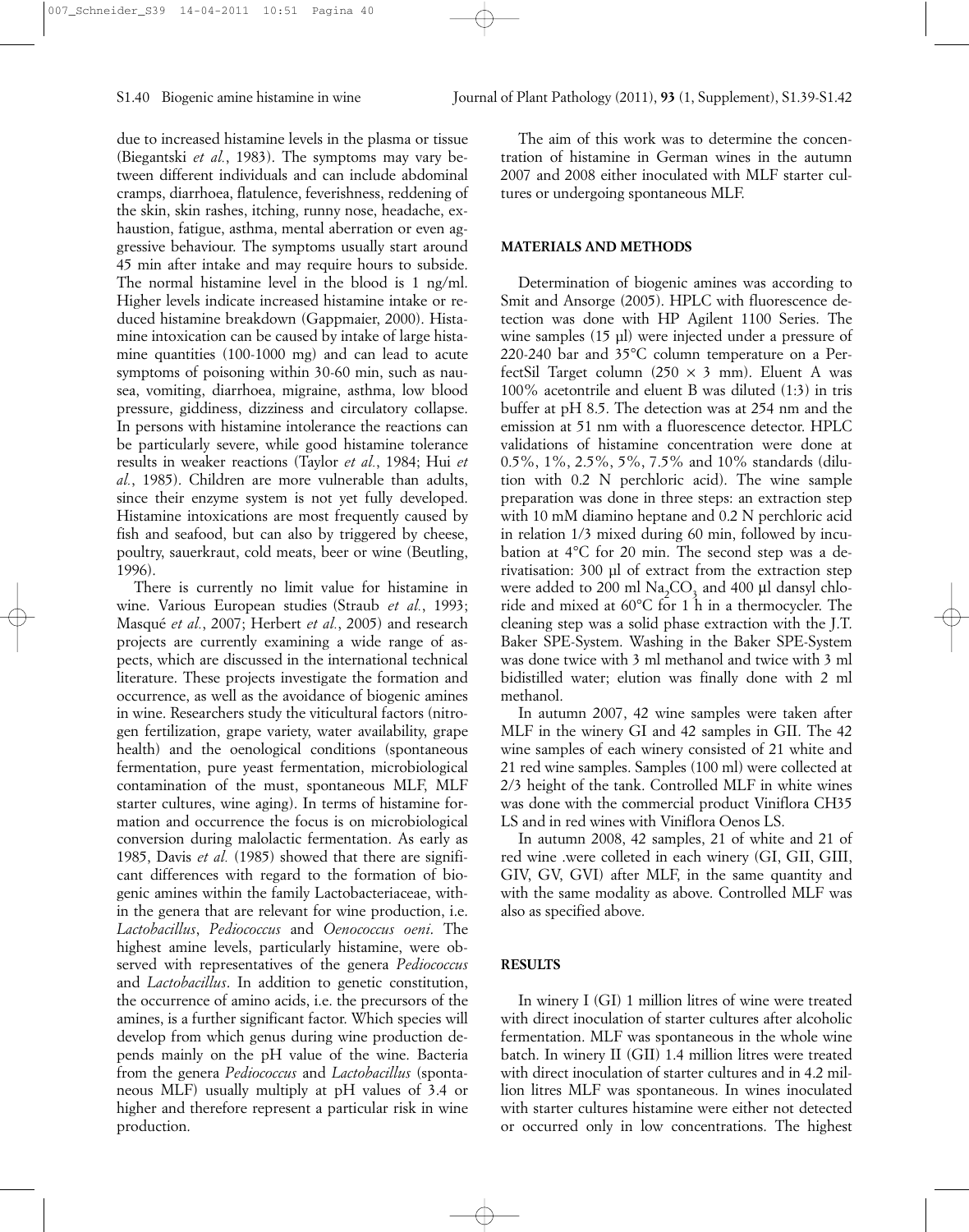**Table 1.** Histamine concentrations at two large wineries (GI & GII) in autumn 2007 with sampling after MLF. Maximum, minimum and mean values are shown. "Controlled" indicates the samples that were treated with direct inoculation of starter culture. "Spontaneous" means that the MLF occurred without addition of starter cultures.

| Wineries            | GΙ           | GІ            | GП           | GП            |
|---------------------|--------------|---------------|--------------|---------------|
|                     | (controlled) | (spontaneous) | (controlled) | (spontaneous) |
| Histamine           | l.11         | 7.30          | 0.00         | 1.01          |
| max. value (mg/l)   |              |               |              |               |
| Histamine           | 0.00         | 0.89          | 0.00         | 0.07          |
| min. value $(mg/l)$ |              |               |              |               |
| Histamine           | 0.63         | 2.75          | 0.00         | 0.49          |
| mean value $(mg/l)$ |              |               |              |               |

concentration (maximum value) in GI was 1.11 mg/l, whereas in GII no histamine was found in any of the analysed wine samples (Table 1). In GI the mean histamine value in spontaneously fermented samples was 2.75 mg/l, but in samples with controlled malolactic fermentation the histamine level was only 0.63 mg/l. The same was observed in GII since samples with spontaneous MLF had a mean histamine level of 0.49 mg/l, whereas no histamine was found in any of samples with controlled MLF. It is interesting to note that in spontaneous samples from GI the maximum histamine level was 7.30 mg/l, while the maximum value for GII was 1.01 mg/l.

Table 2 shows the histamine concentrations in autumn 2008 detected in six large wineries with a total volume of 5.5 million litres. On the average, the wines with starter cultures showed somewhat lower mean and maximum values (Table 2). This is illustrated by the mean histamine values of 1.12 mg/, 1.17 mg/l and 1.41 mg/l for GI, GIII and GIV respectively. Slightly higher histamine concentrations were found in the wines where spontaneous MLF had occurred. The values were 1.38 mg/l, 1.58 mg/l and 1.60 mg/l from GII, GV and GVI, respectively.

### **DISCUSSION**

In both studies (autumn 2007 and 2008) the addition of direct inoculation with starter cultures reduced histamine development. On the other hand, an addition of starter cultures is no guarantee for histamine-free wines. One of the main causes for histamine formation is likely the natural wine flora, which is present in any winery. Only pasteurization or flash pasteurization of the grape mash can reduce the natural flora sufficiently so as to eliminate histamine in wines with direct inoculation of starter cultures. In any case, it should be noted that in smaller and medium-sized wineries fluctuations in histamine concentrations were significantly larger.

To conclude, in the absence of MLF, histamine-free wine can be produced through application of direct inoculation of starter cultures. Our studies have shown that the use of direct inoculation of starter cultures results in lower histamine concentrations than in wines with spontaneous MLF. These wines exhibit larger variations (minimum/maximum values).in histamine content.

**Table 2.** Histamine concentrations at six large wineries (GI-GVI) in autumn 2008 with sampling after MLF. Maximum, minimum and mean values are shown. "Controlled" indicates samples that were treated with a direct inoculation of starter culture. "Spontaneous" means that the MLF occurred without addition of starter cultures.

| Wineries                         | GΙ           | GП            | G III        | G IV         | G V           | G VI          |
|----------------------------------|--------------|---------------|--------------|--------------|---------------|---------------|
|                                  | (controlled) | (spontaneous) | (controlled) | (controlled) | (spontaneous) | (spontaneous) |
| Histamine<br>max. value $(mg/l)$ | 1.85         | 2.95          | 2.24         | 1.87         | 3.37          | 2.77          |
| Histamine<br>min. value $(mg/l)$ | 0.00         | 0.00          | 0.00         | 0.00         | 0.00          | 0.00          |
| Histamine<br>mean value $(mg/l)$ | 1.12         | 1.38          | 1.17         | 1.41         | 1.56          | 1.60          |